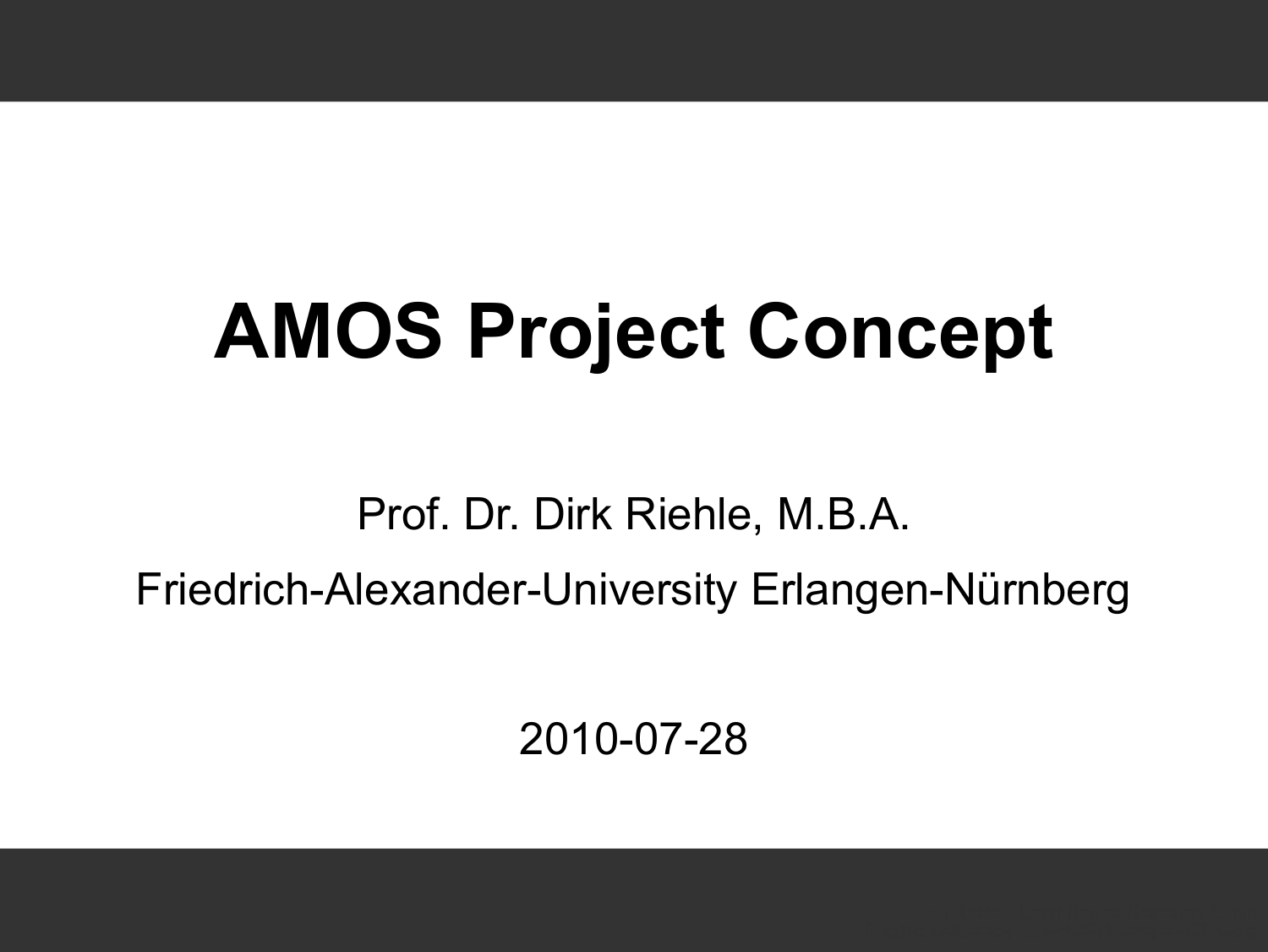## **The AMOS Project**

### **10-15 Informatics Students**

### **10-15 Business Students**

### **14 Week (10 ECTS) Project**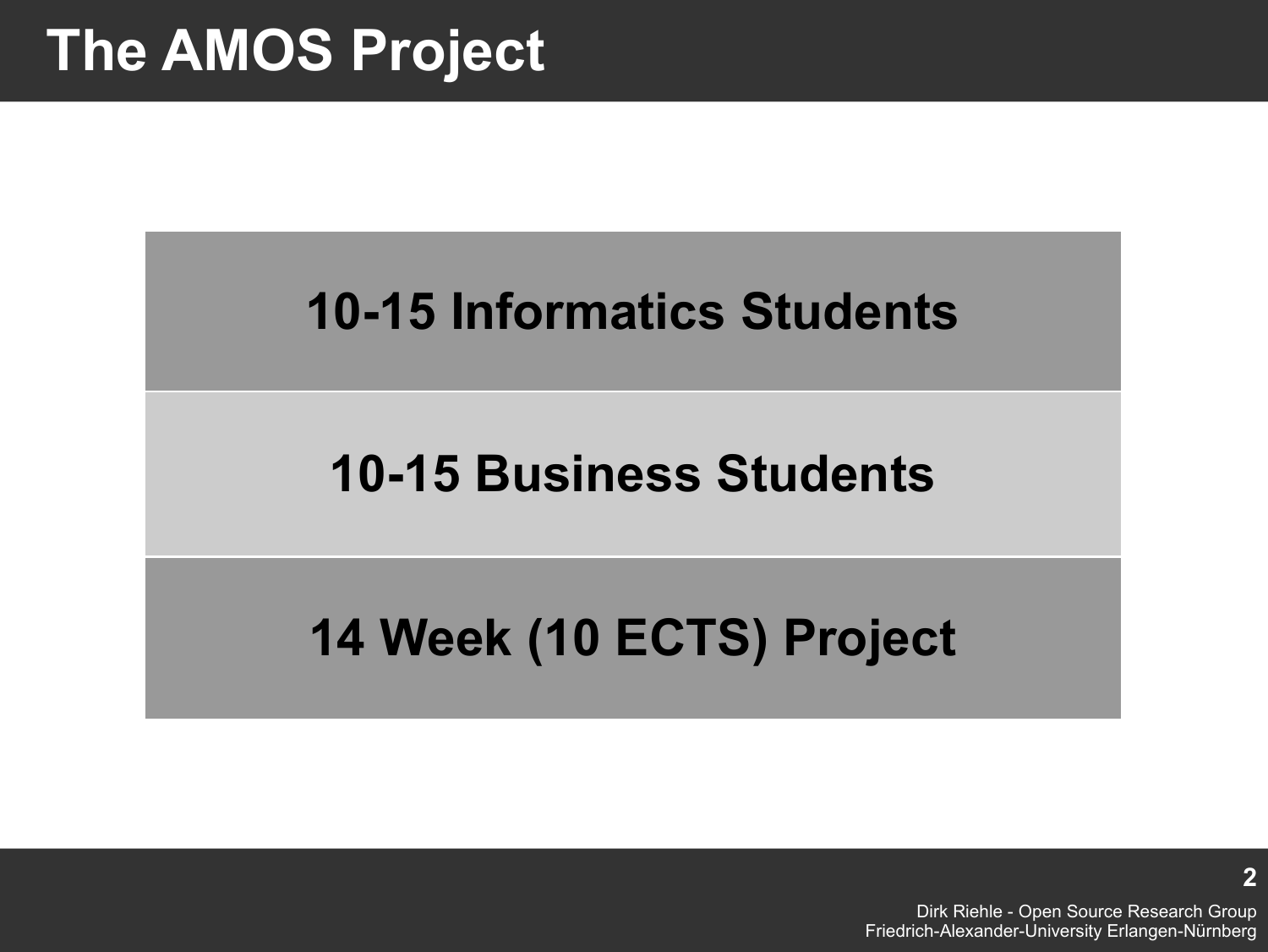### **Project Provider**

### **Open Source Research Group**



### **Applied Software Engineering**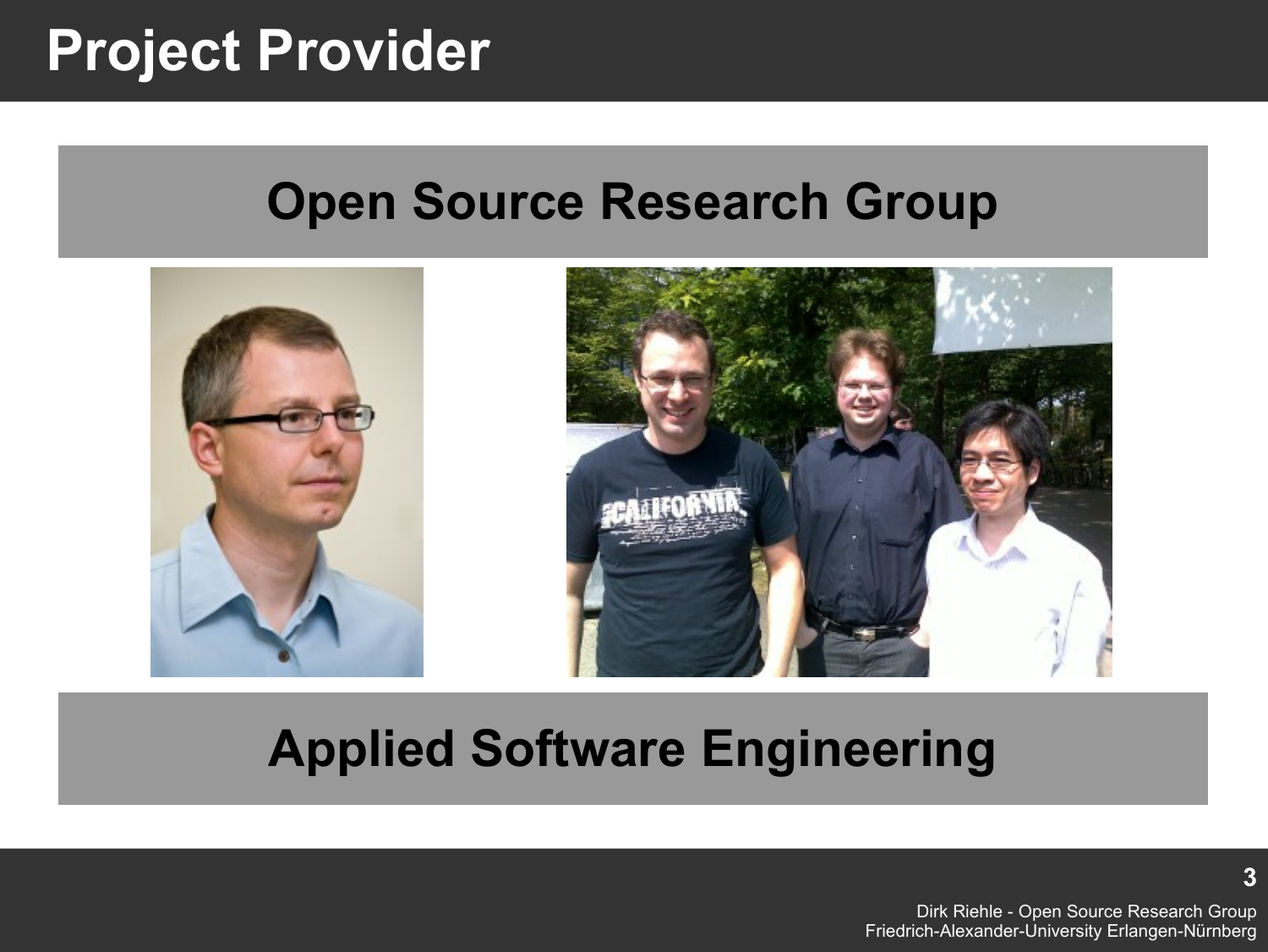### **Goals of Project**

### **Learning Experience**

### **Sustainable Software**

Dirk Riehle - Open Source Research Group Friedrich-Alexander-University Erlangen-Nürnberg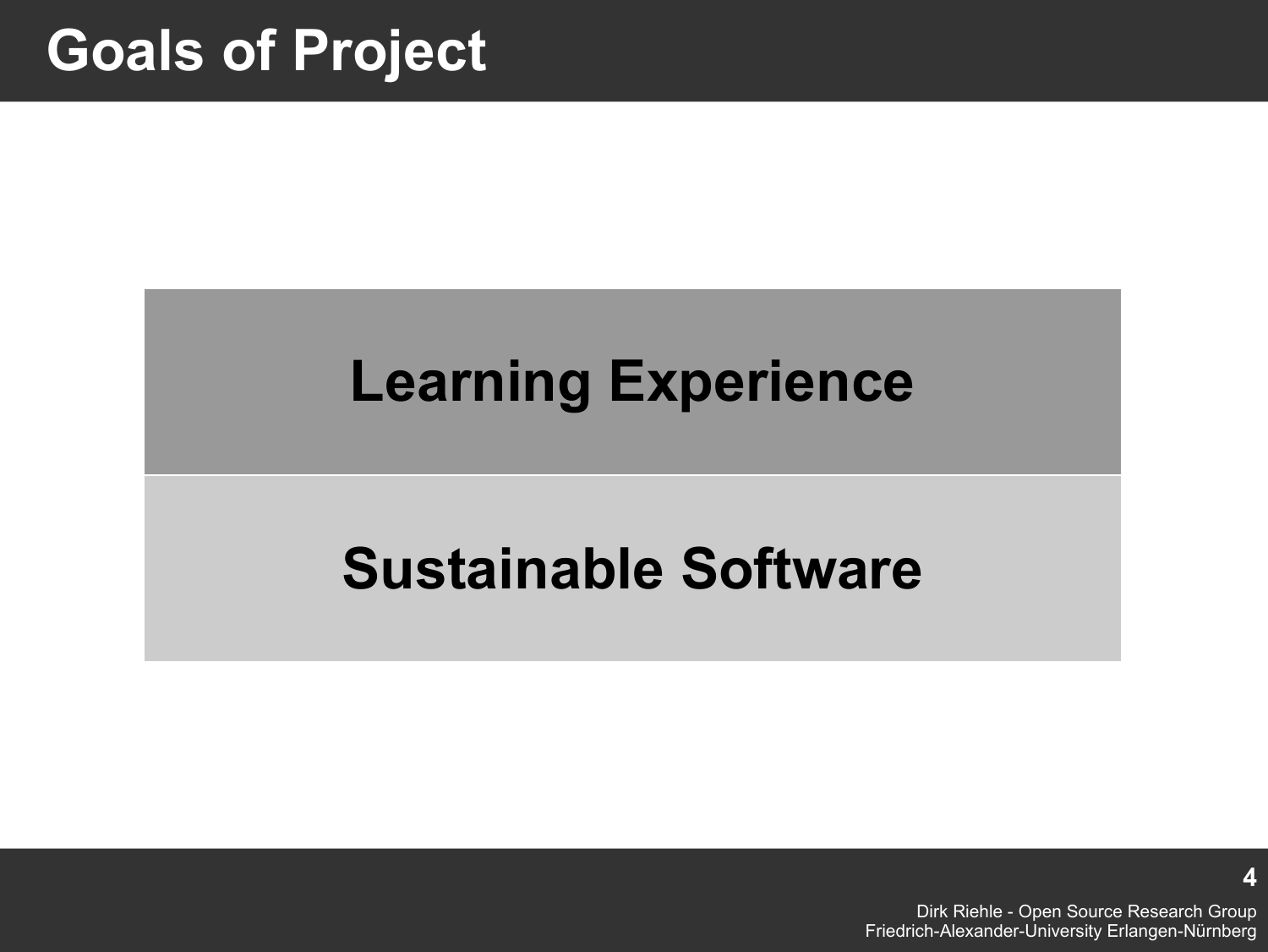# **Part I Learning Experience**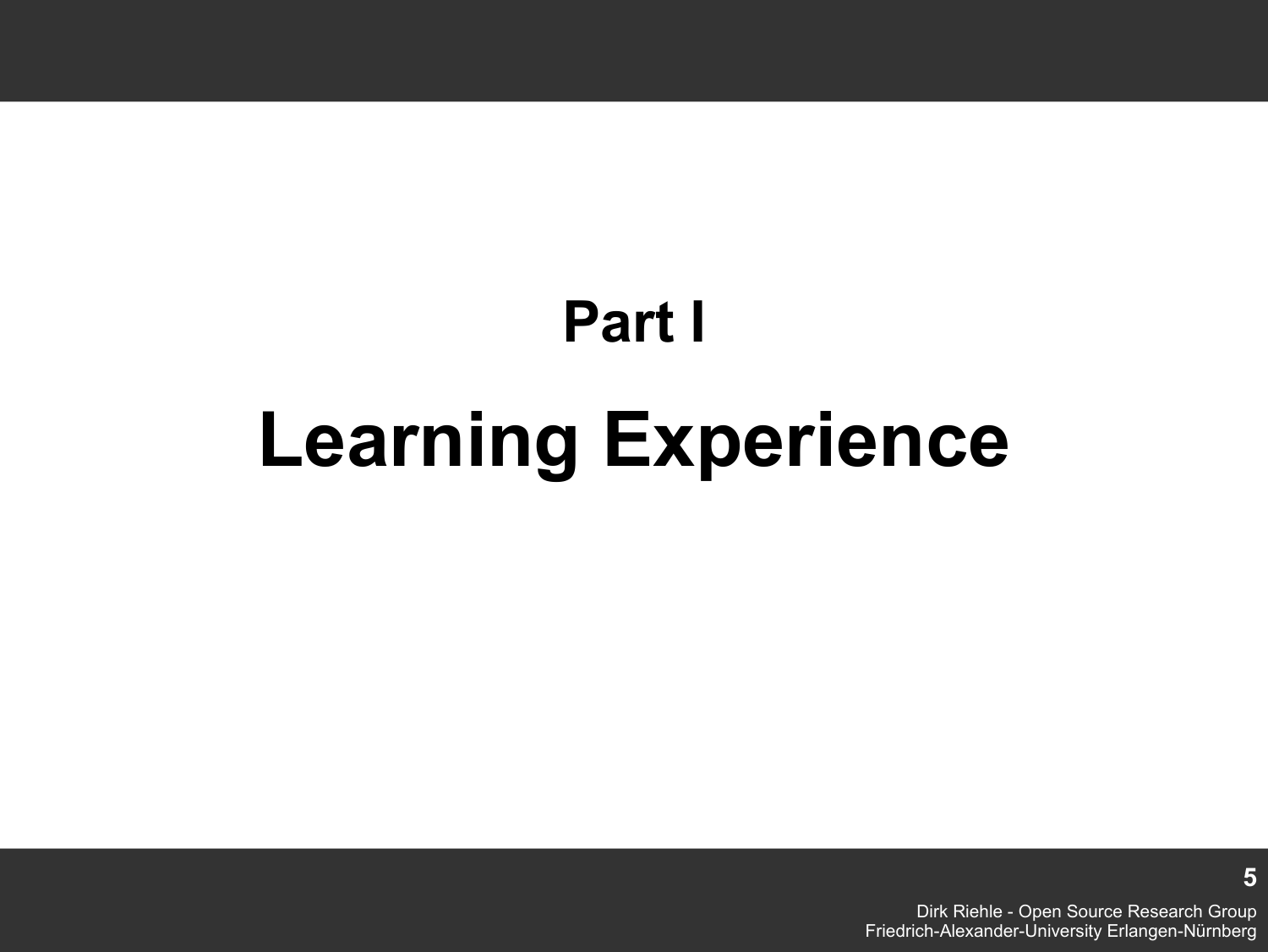### **Agile Methods and Open Source (AMOS)**

## **Realistic Project Experience**

### **Real Customers – Real Software – Real Challenges**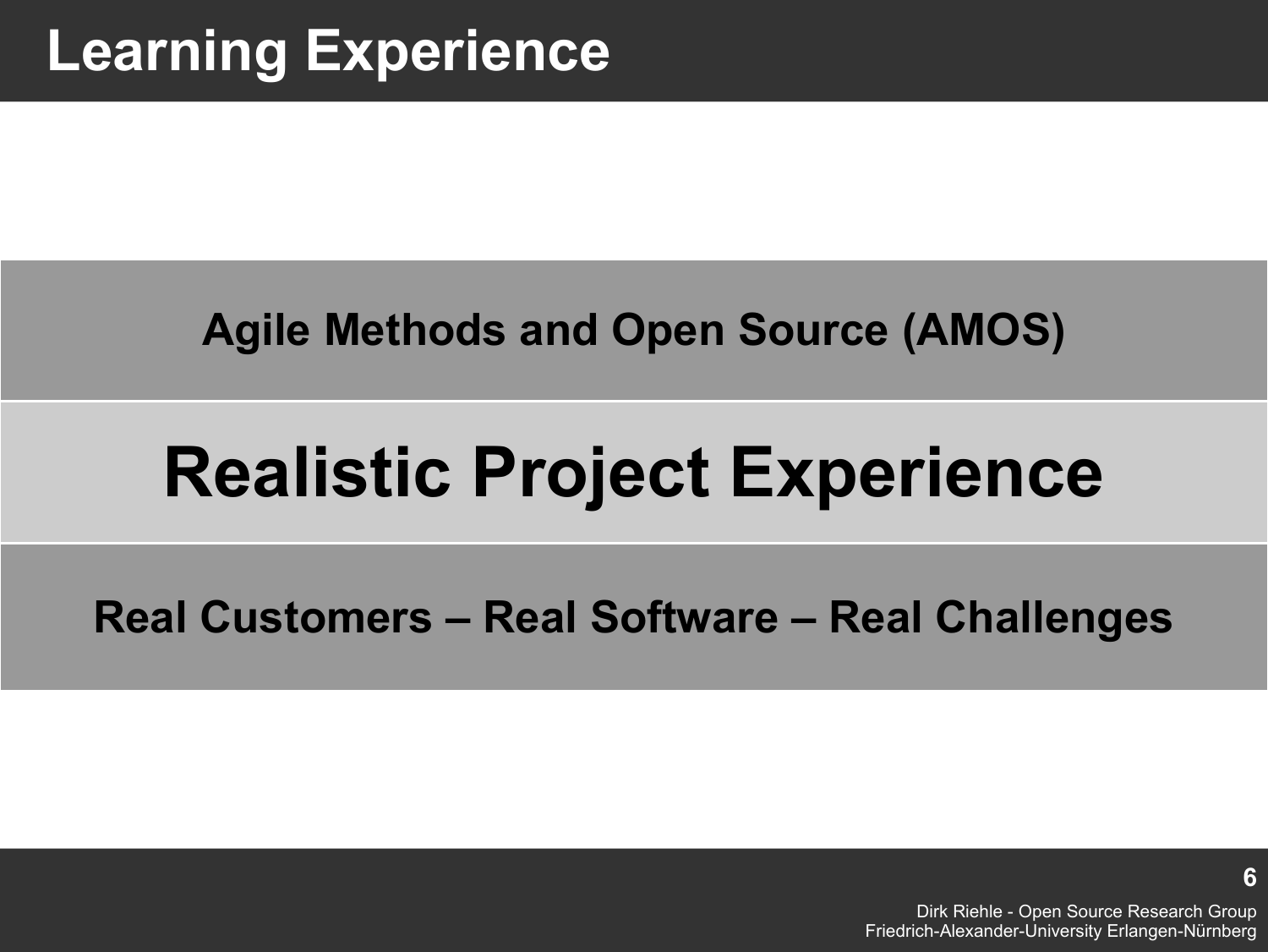## **Project Organization (Template)**



Dirk Riehle - Open Source Research Group Friedrich-Alexander-University Erlangen-Nürnberg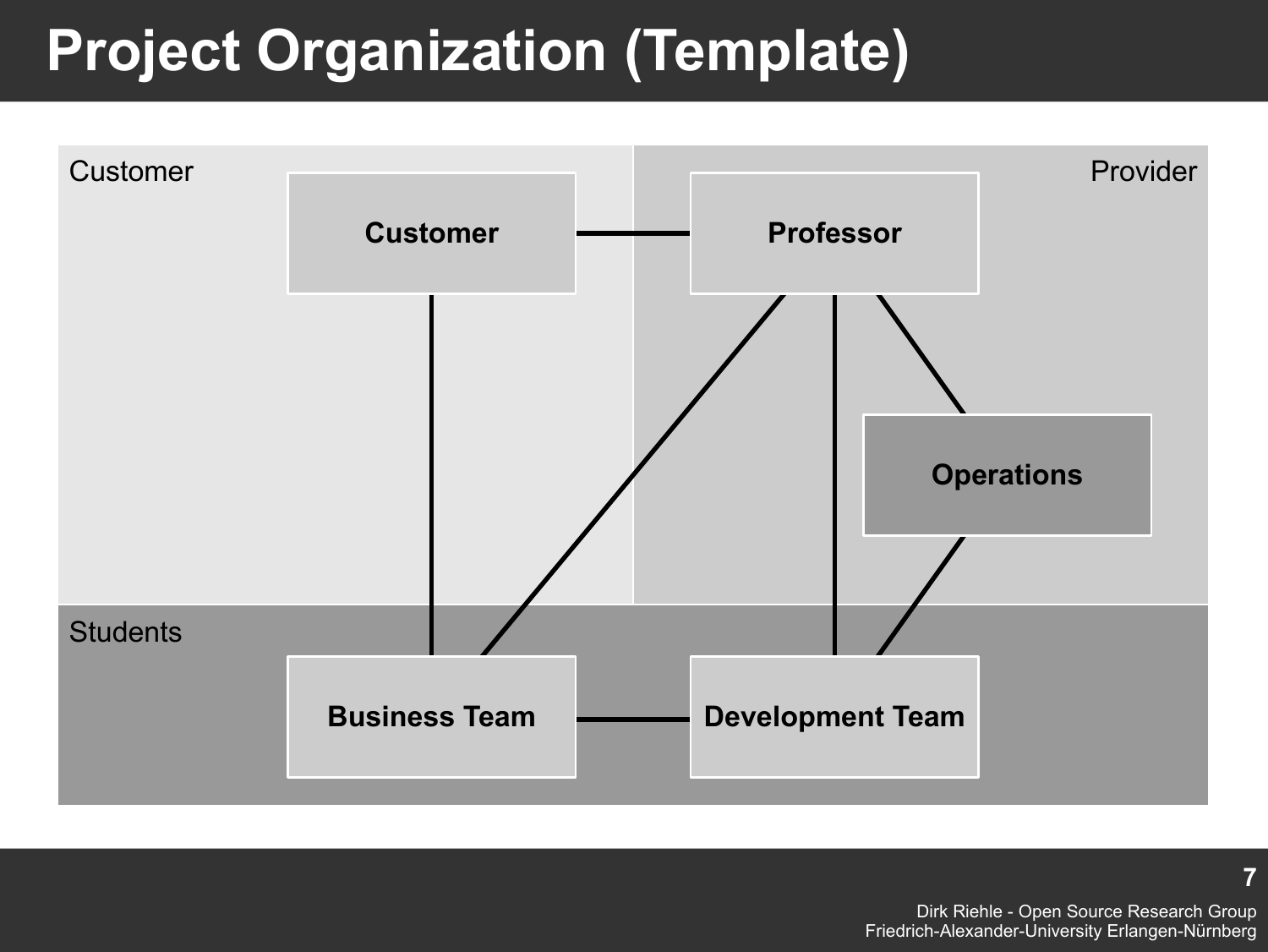### **Product Development Process**

### **14 iterations (Scrum sprints), one-week long**

![](_page_7_Figure_2.jpeg)

### **Weekly review, release, planning session**

![](_page_7_Figure_4.jpeg)

- 3. review last sprint
- 4. release product
- 5. perform retrospective
- 1. clarify new features
- 2. plan next sprint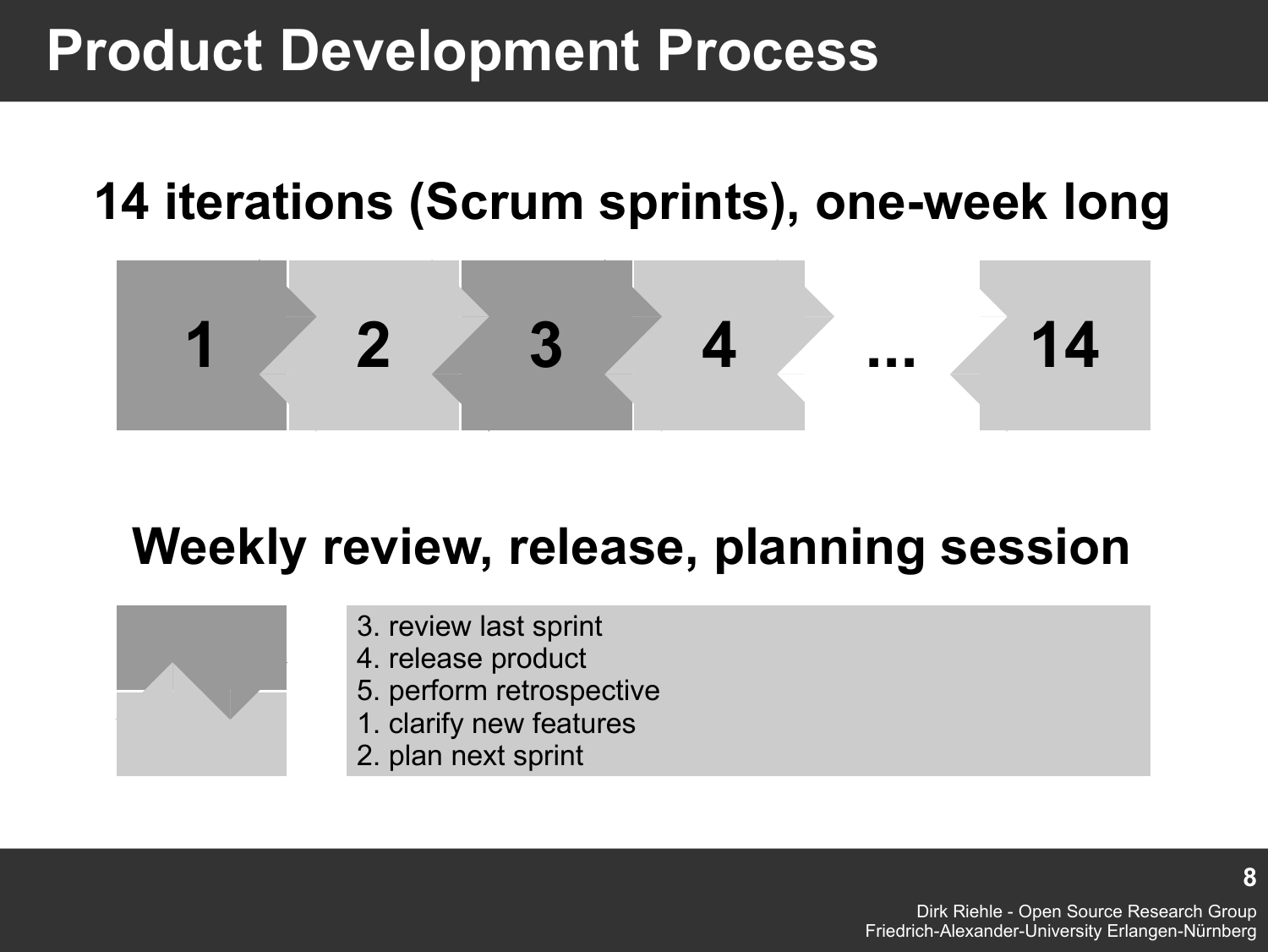## **2010 AMOS Project Mission**

### Develop the Technology for a

## **Wikipedia of Dosage Information**

### Used by Practicing Pediatricians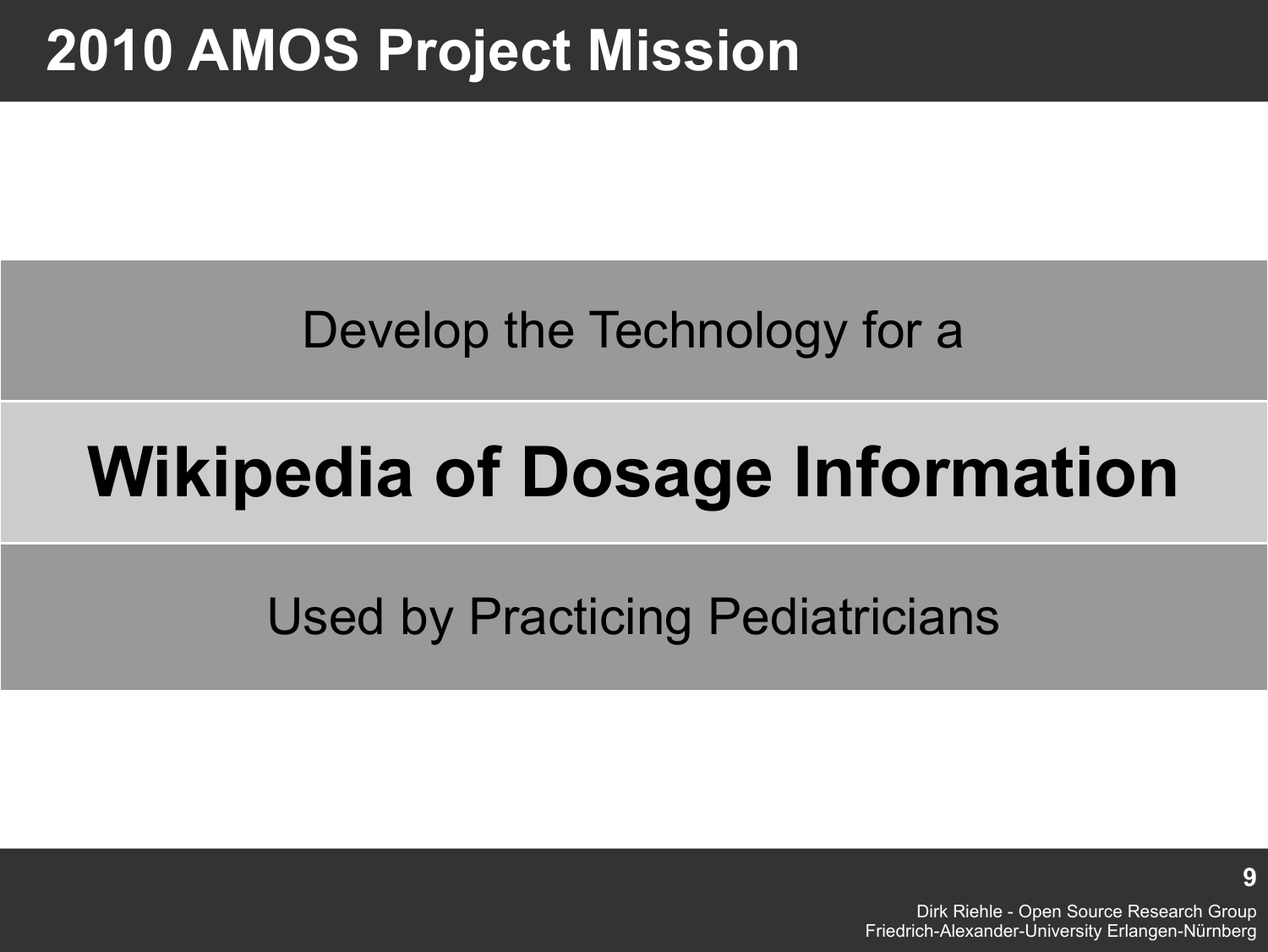## **Impressions from 2010 AMOS Project**

![](_page_9_Picture_1.jpeg)

![](_page_9_Picture_3.jpeg)

Student Body **Engaged Customer** Product Manager

![](_page_9_Picture_5.jpeg)

![](_page_9_Picture_7.jpeg)

![](_page_9_Picture_9.jpeg)

![](_page_9_Picture_11.jpeg)

Guest Speakers **Agile Methods** System Shipped!!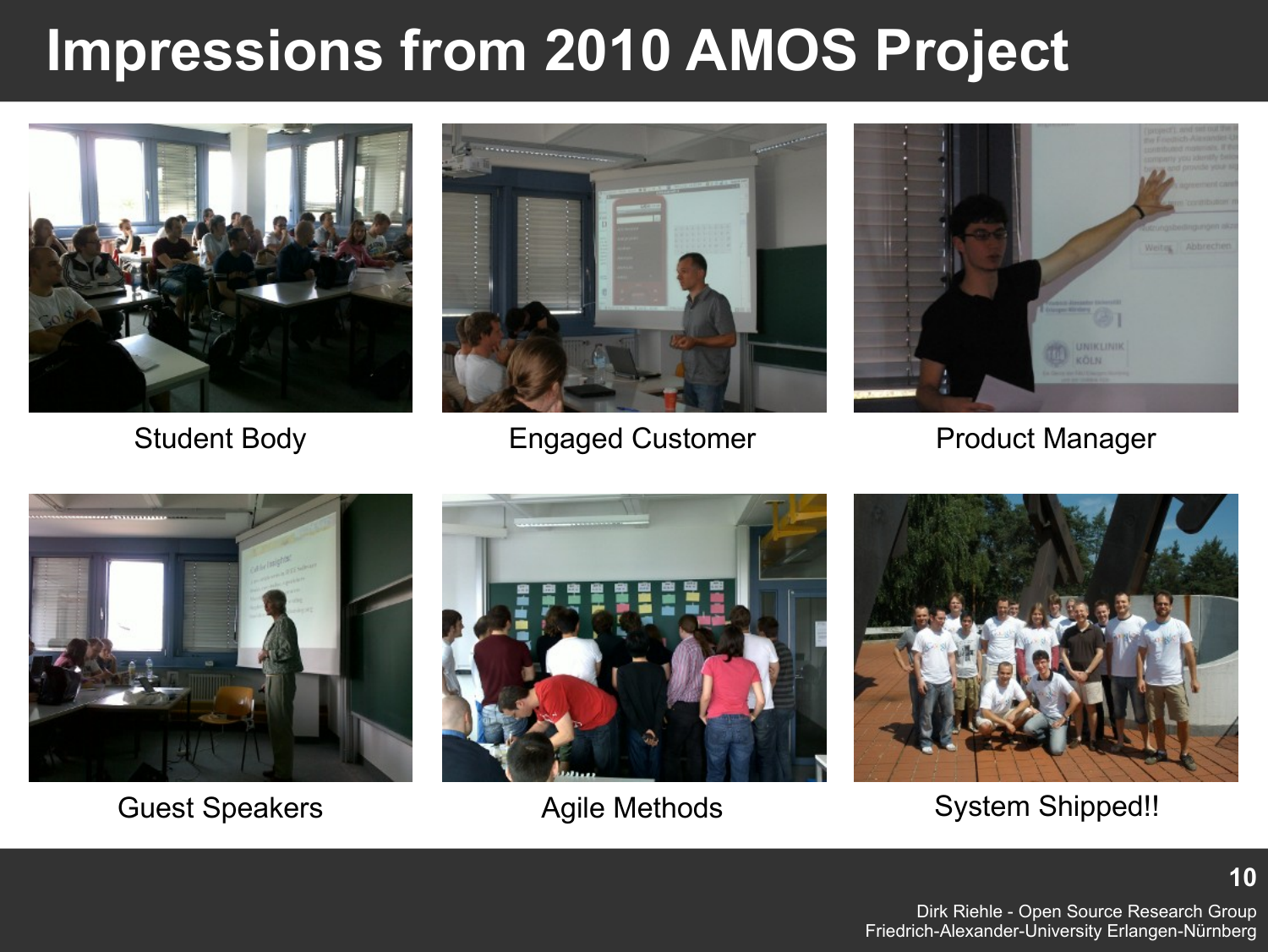# **Part II Sustainable Software**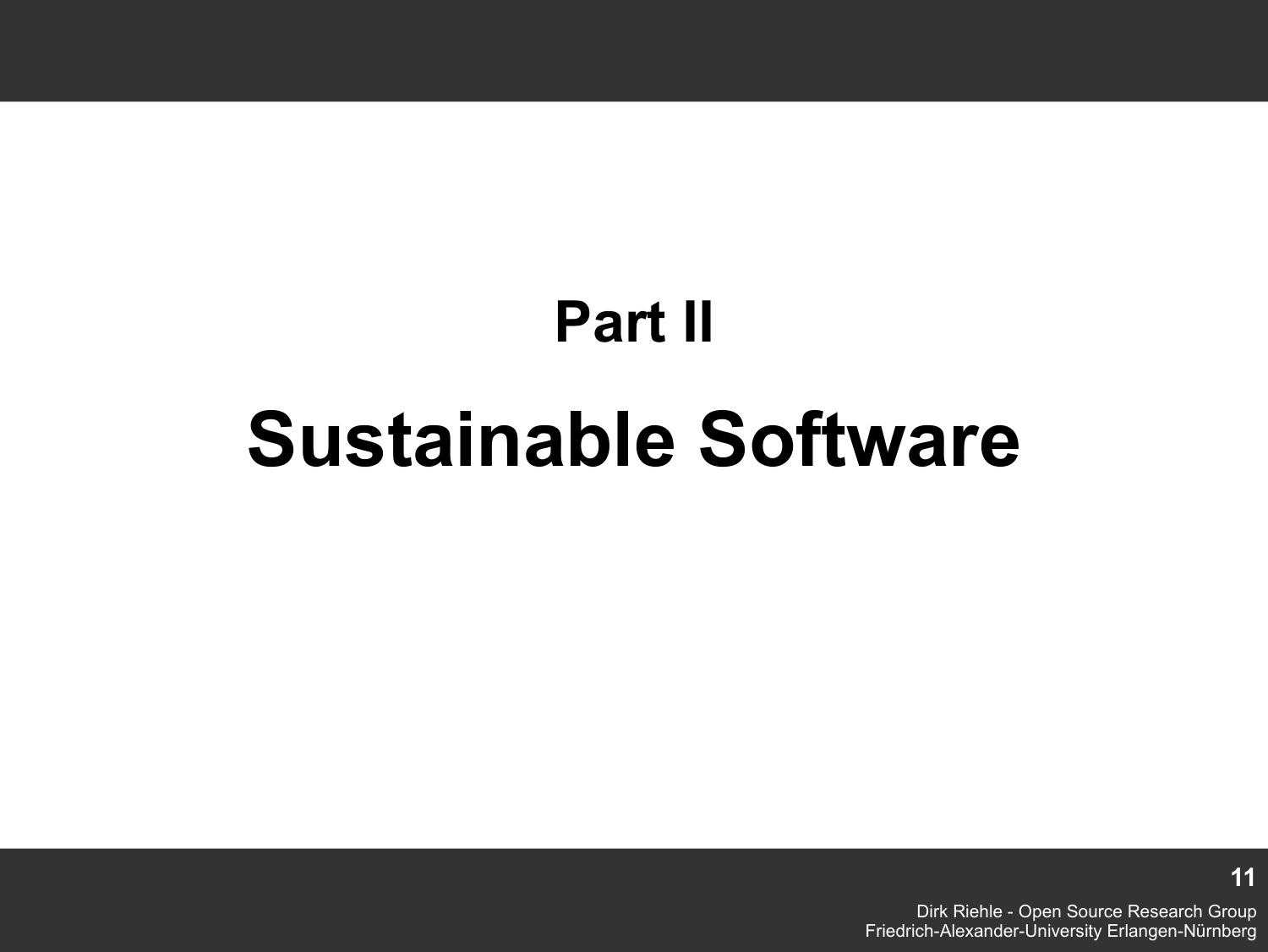### **Sustainable Software**

### **Open Source**

### **Software Startup**

Dirk Riehle - Open Source Research Group Friedrich-Alexander-University Erlangen-Nürnberg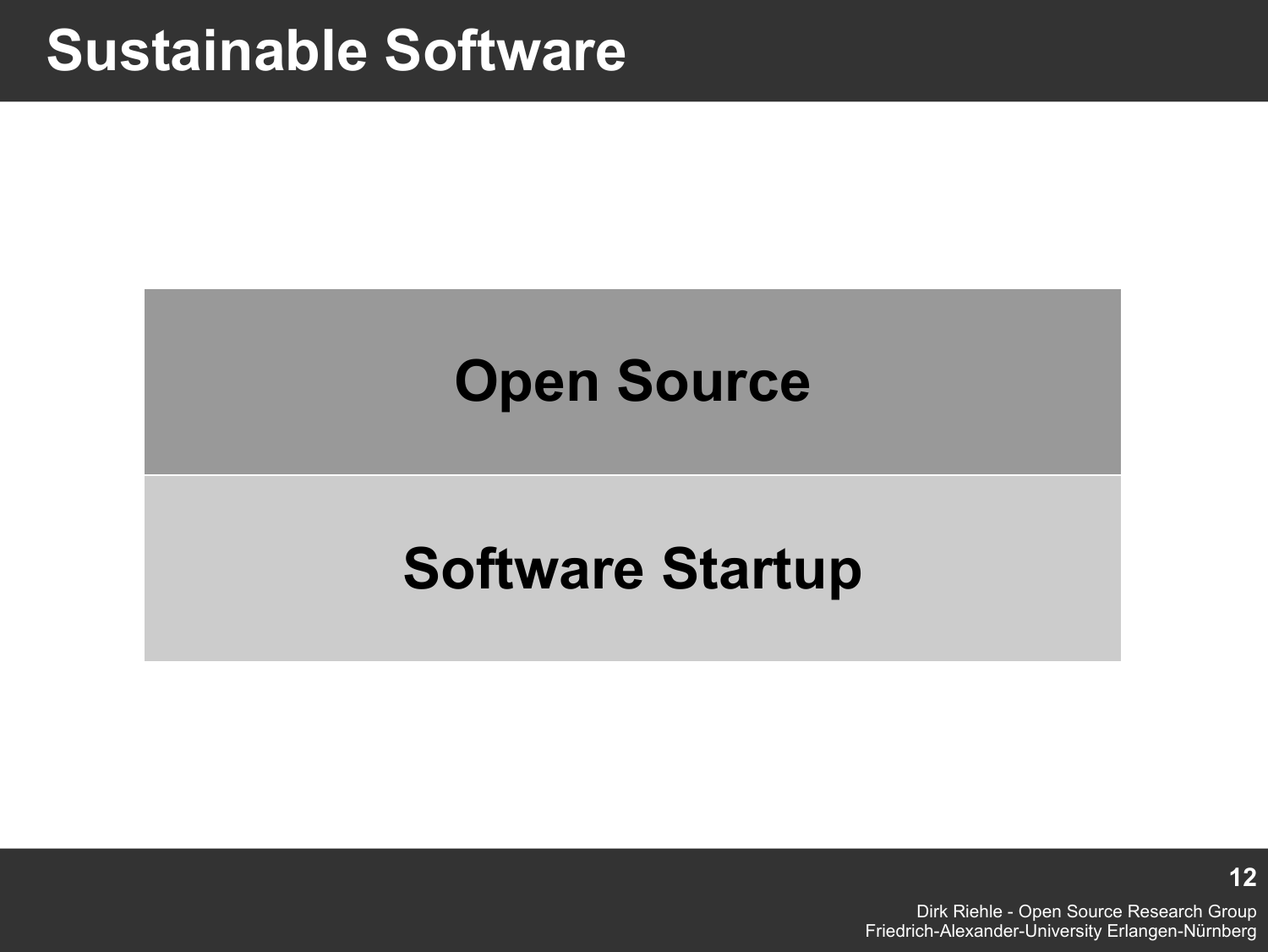### **Open Source Software**

### **Open Source Project**

### **Continued Development**

### **Involved Project Community**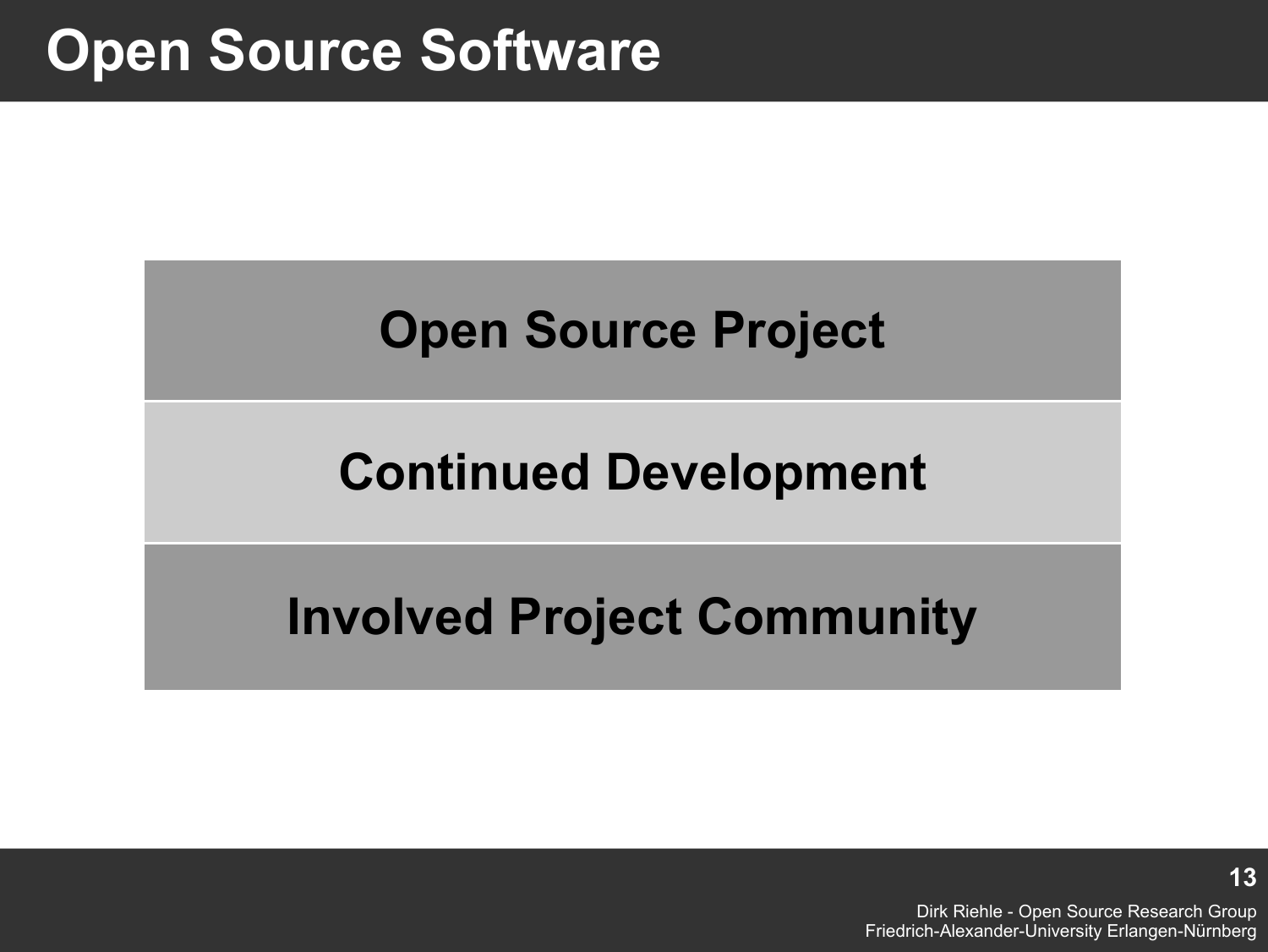### **Entpreneurial Team**

### **Defined Intellectual Property**

### **Market Opportunity**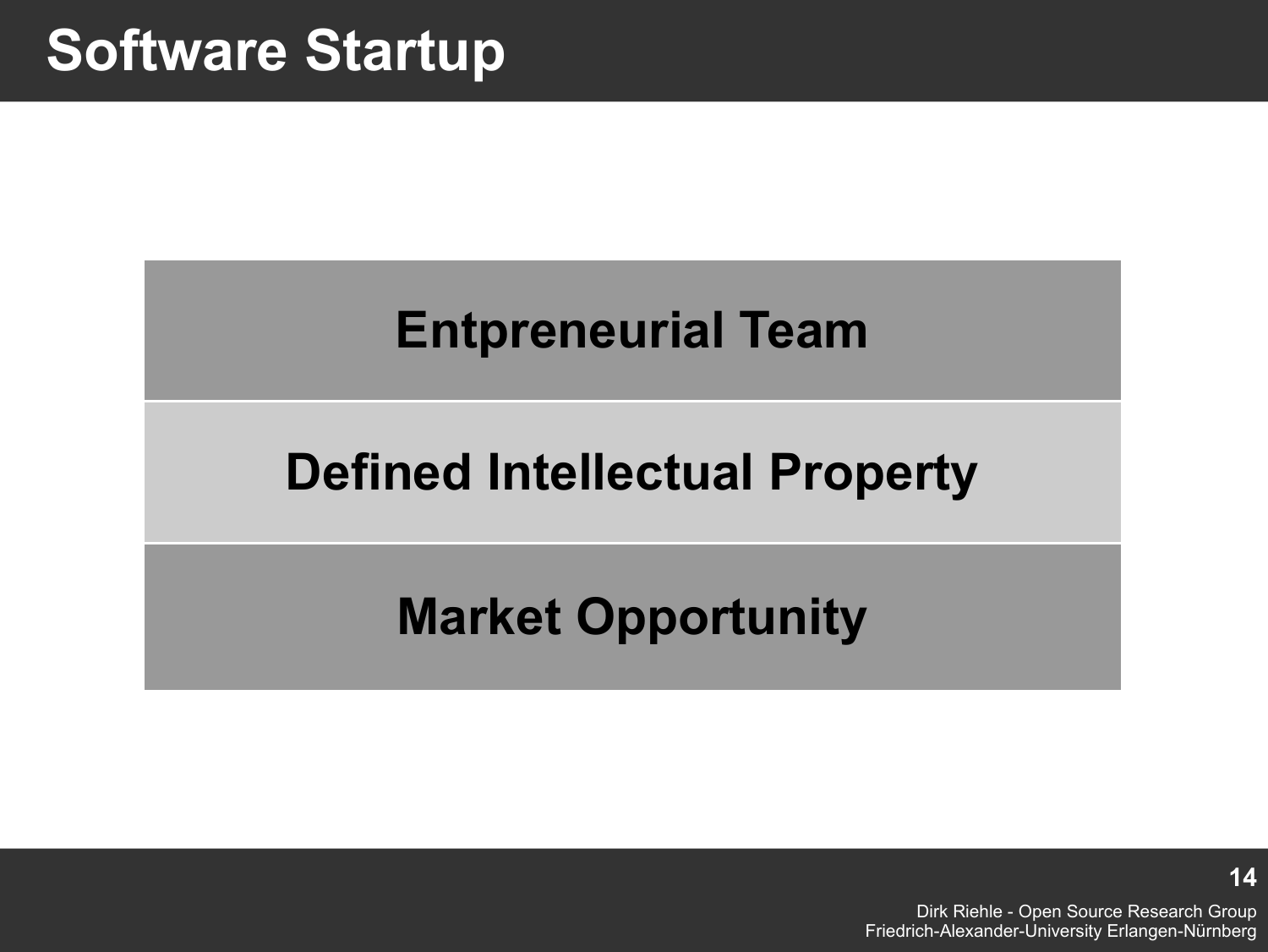## **Startup Process (Template)**

**1**

**2**

**3**

#### **1. Technology Validation**

- Release 1.0 by end of project
- University funded/sponsored

#### **2. User/Community Validation**

- Continued (but slower) development
- Initial EXIST funding for student team

#### **3. Market/Customer Validation**

- Startup funded, project leaves university
- Commercial development, sustainable open source